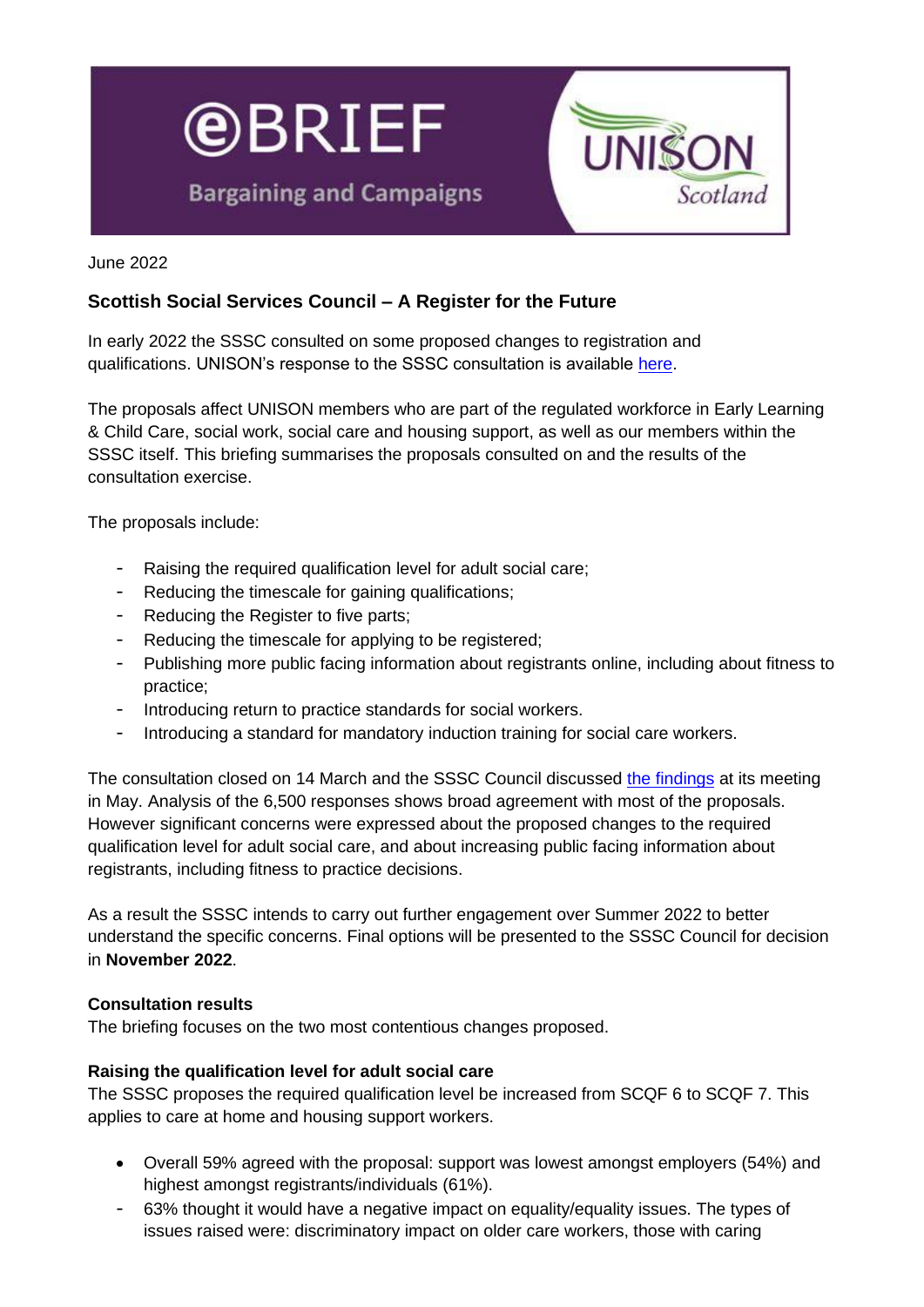responsibilities, or other barriers to learning. Respondents pointed out it would create a discrepancy with workers in residential care, a two-tier workforce, and hinder the aim of encouraging more movement between and across areas of social care.

- 37% said it would make it more difficult to recruit staff/36% thought it would make it easier.

**UNISON's response** pointed out that if there is an intensification of the training obligation on workers, with no increase in pay, this will undermine sector recruitment, drive turnover and reduce both that capacity and quality of care as a whole. We said in any other profession, raised qualifications are linked to grading, pay and reward. If there was a parallel obligation on employers to increase pay, the effect on recruitment and retention would be positive. In the absence of this, we anticipate the proposal will create significant salary issues, have a substantial equal pay impact and exacerbate existing problems around lack of pay differentials. The consultation report suggests these views are widely shared.

## **Reducing the timescale for gaining qualifications**

The proposal is to reduce the timescale from 5 to 3 years for people to complete the required qualifications for their role.

- 50% of respondents said this would make it more difficult for people to complete the qualification on time.
- 61% said it would have a negative impact on equality/equality issues.
- 59% said it would have a negative impact on other areas, e.g. recruitment, diversifying the workforce.

**UNISON's response** said that this will simply intensify a pre-existing workforce development problem. Employers struggle to fill care shifts today, increasing the need to release staff for training is only realistic if the change is matched by investment and support for staff. Otherwise, high turnover and staff shortages make it increasingly difficult to drive up care standards through training, qualifications and regulation.

## **Sharing of personal data on the online Public Register**

The proposal is to increase the amount of information about registrants online, with this being publicly visible alongside the registrant's name.

- 55% agreed with fitness to practice warnings & conditions being shown alongside registrant's name (45% disagreed);
- 61% agreed with additional practice qualifications & awards being publicly visible (38% disagreed):
- 16% agreed with other personal data being shown publicly (84% disagreed).
- 62% thought this proposal would have a negative impact on equality/equalities issues (18% thought it would be positive, remainder neutral).

**UNISON's response** raised concerns about the efficacy and legality of publicly sharing a wider range of personal data about registrants. We are particularly opposed to the proposal to make Fitness to Practice and/or conditions placed on practice publicly visible *alongside the registrant's name* on the Register. In our view this is punitive, unnecessary, and unjustified. We pointed out that registrants have GDPR rights underpinned by the ECHR right to enjoy privacy. We repeated our longstanding calls for reform of SSSC's Fitness to Practice work and regretted that this area was not included in the consultation.